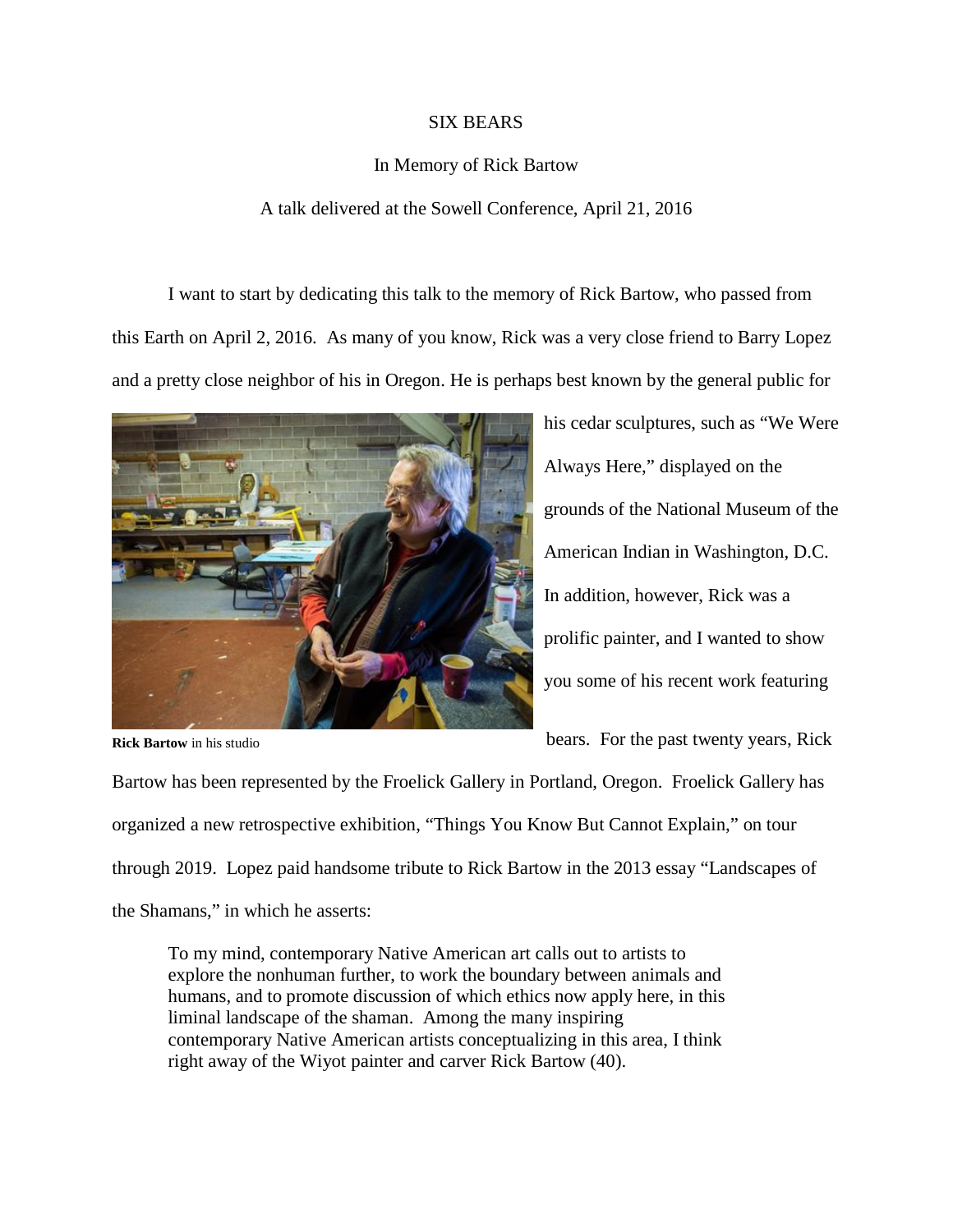These are the ideas I want to explore today, working the boundary between animals and humans, and promoting discussion of what kind of ethics now apply along that boundary. As Bartow's paintings show, the boundary is permeable. The porous dividing line between animals and humans appears again and again in these recent paintings of bears.



"Bear with Two Crosses" This image gives a face of a bear, but the face strongly resembles that of a human being. The face emerges from the white space of the body, which also resembles a human shape. The background seems to be a night sky with smears of stars, but the two crosses on either side of the figure suggest a human sign.

**Rick Bartow**, *Bear with Two Crosses.*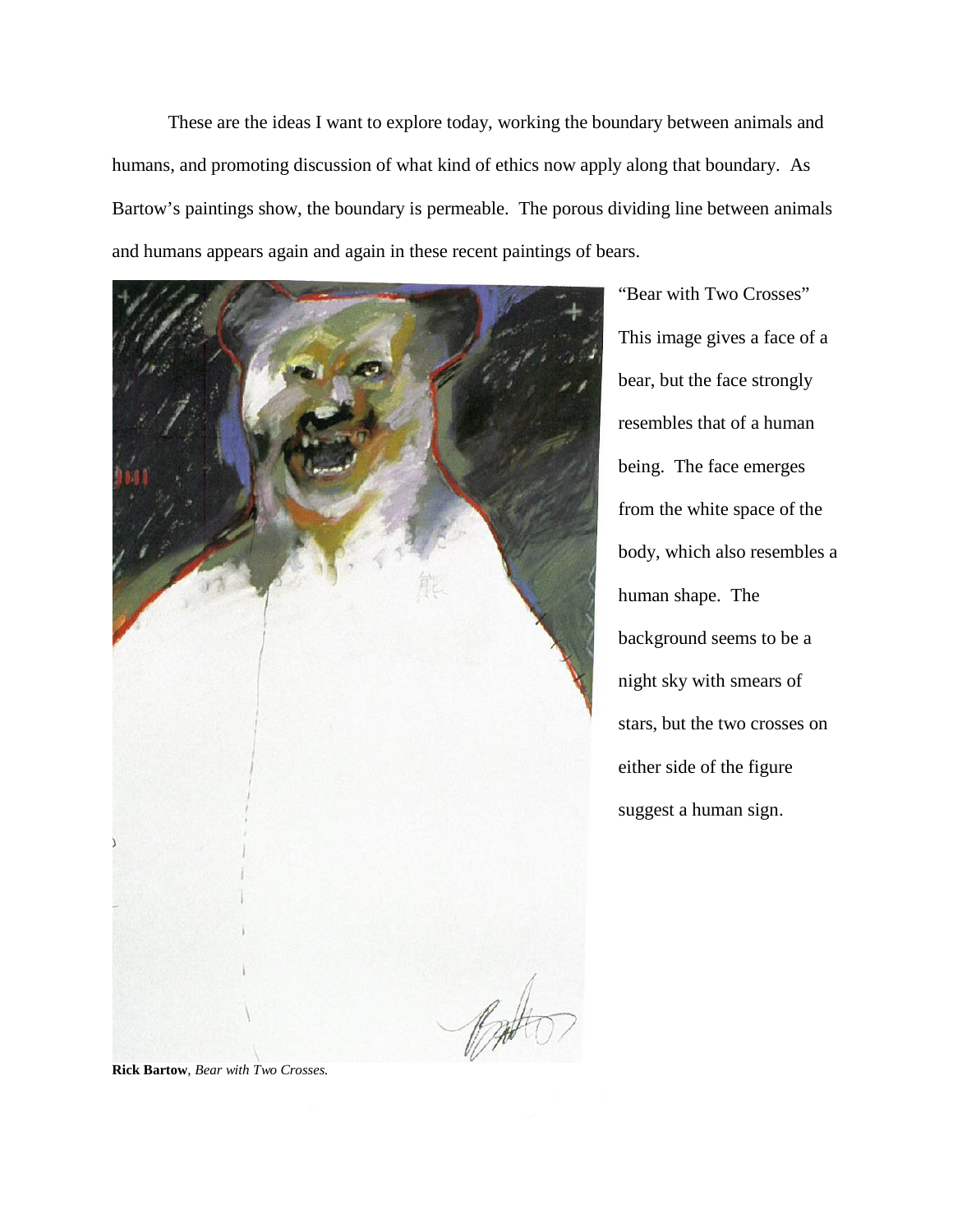

"Bear Chant" is a delightfully colorful work of pastel and graphite from 2010. Again we see a bright head of a bear, with a detailed face, and again there are strong elements of the human. The hands and blank body, for sure, and also that hand lying in the unspecified groin area. Within the chest of the figure, we see another face. Is it a bear's face? So it seems. But why is it the color of human flesh, like the hands?

**Rick Bartow**, *Bear Chant*, 2010 pastel, graphite on paper.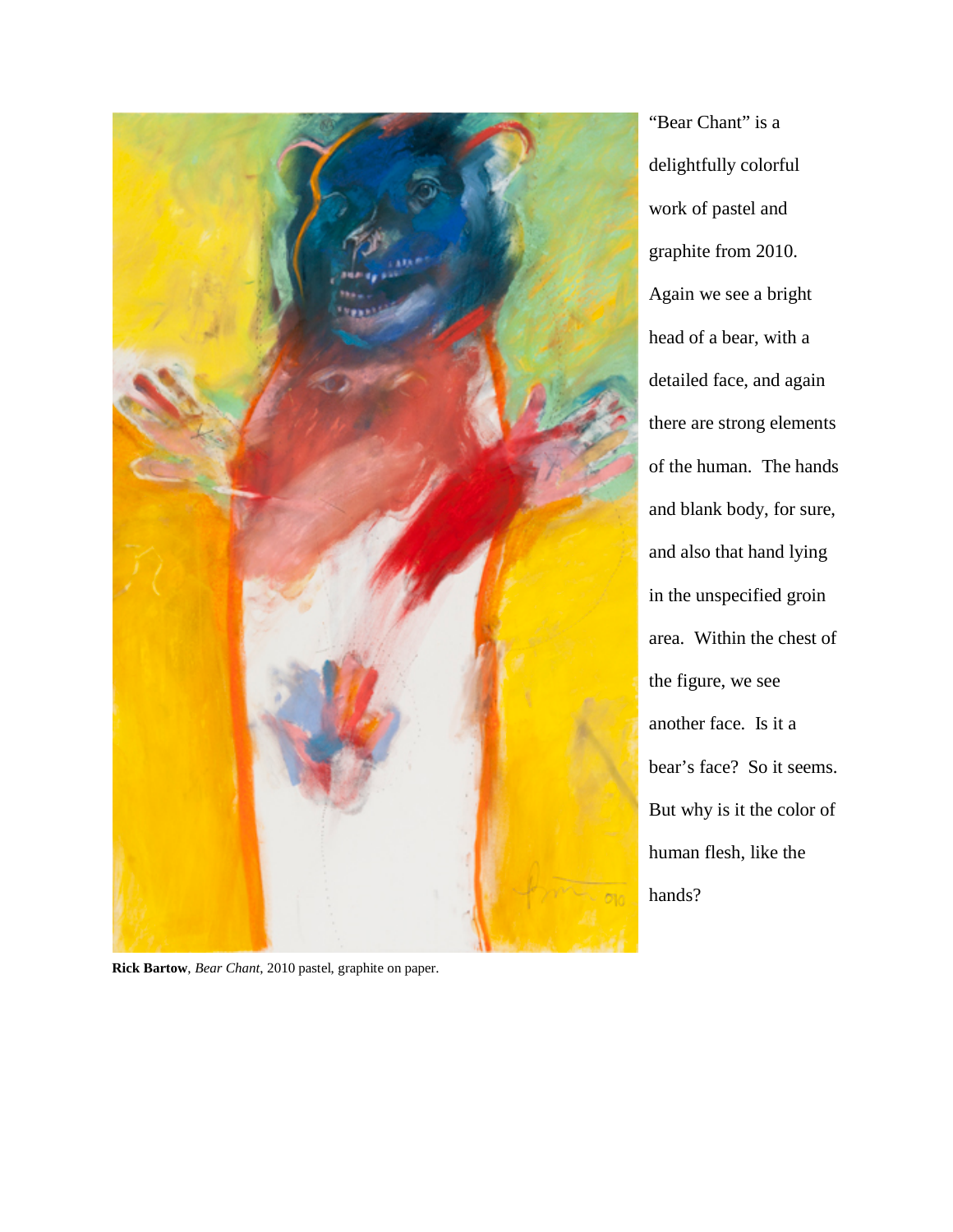"Bear Heart" uses acrylic paint to give a sense of transparency, as if we could see inside the body of the figure. To me the face, as distorted as it may be, looks like a black bear, and the clear body resembles a human woman's body. The heart is perfectly located



for a human being, **Rick Bartow**, *Bear Heart*, 2012 acrylic on canvas (collection of North Dakota Museum of Art).and the lines suggest a woman's breasts.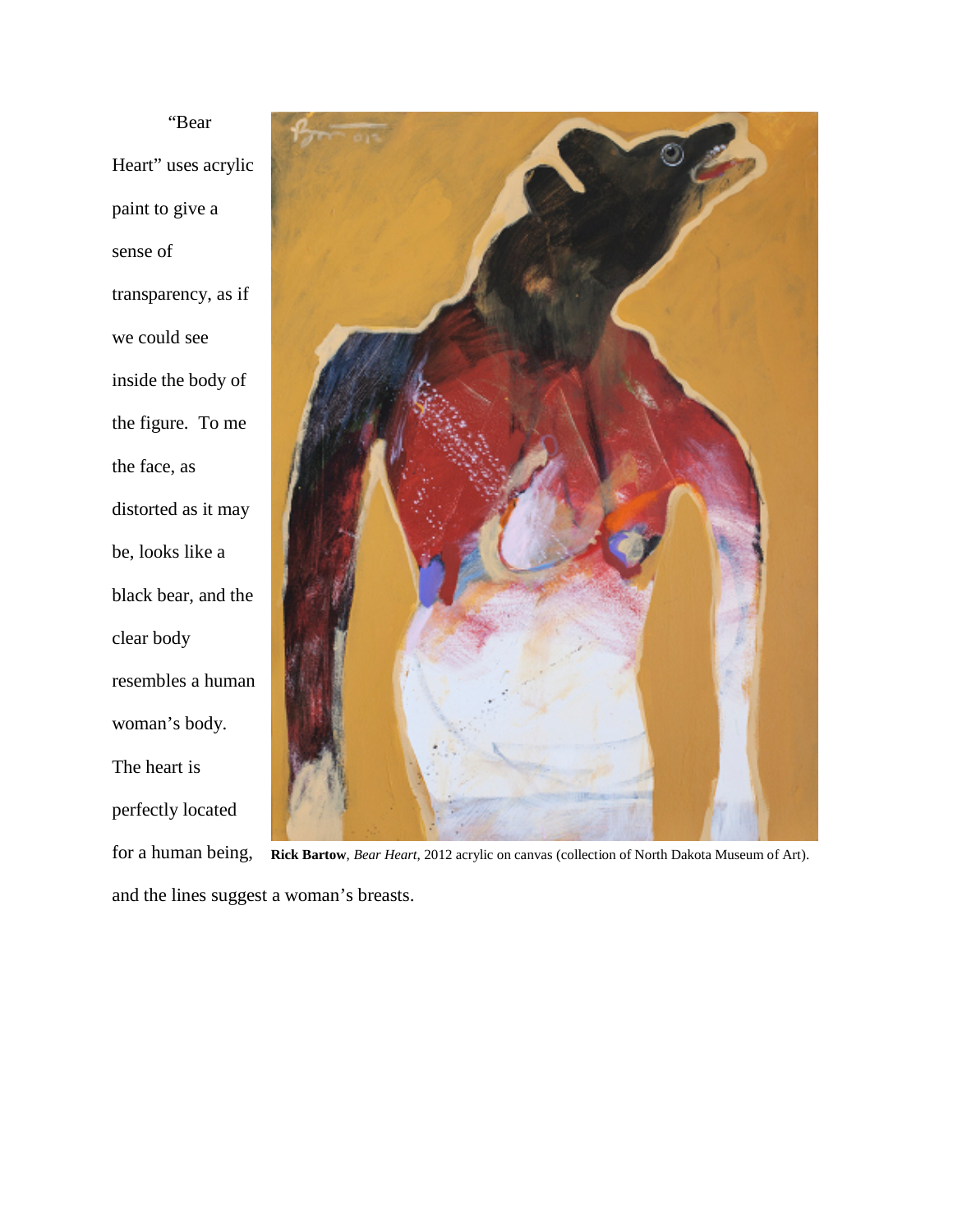

**Rick Bartow**, *Bear Mother*, 2013 acrylic on canvas.

"Bear Mother" is also in acrylic, and again we find Bartow working the boundary between animals and humans. Here the body is more defined, with colorful legs, arms, hands, and womb. There is a hammer across the right arm, maybe a tribute to tools and technology, but maybe also a sign that humans are not the only animals who make and use tools. The expression on the face is perhaps undefinable, but for me it seems quite mild, even peaceful. The body is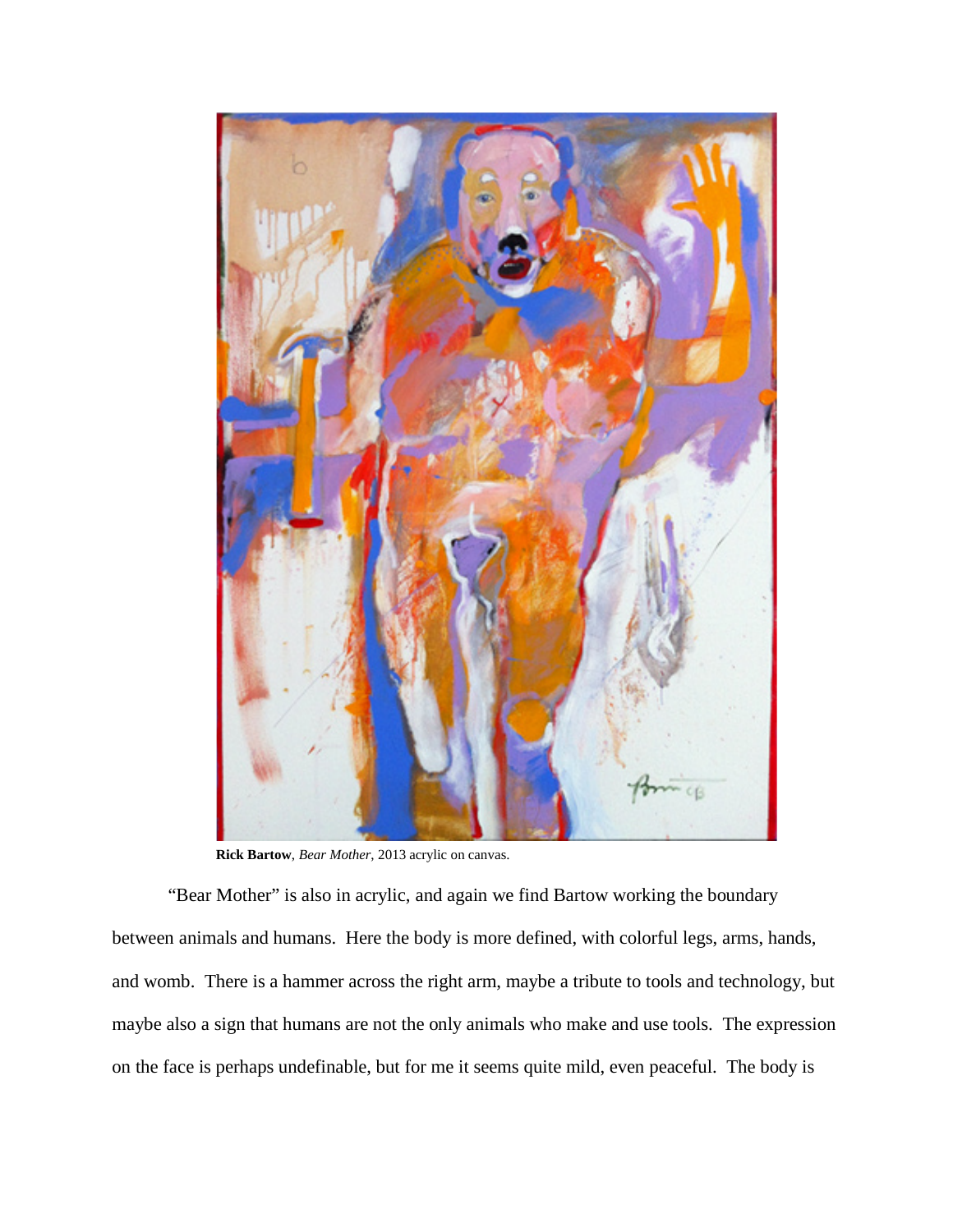complex in its brushwork, and there's a lot in it I can't really say much about, including the X in the center of the chest.

"Myth/Origin" is another pastel and graphite work from 2012. I show this because you



**Rick Bartow**, *Myth/Origin*, 2013 pastel, graphite on paper (collection of Smith College).

may see a bear in it, or you may not. You may see two bears, or you may not. The figures blend together, don't they? They cross boundaries and make our divisions into fictions.

By my count, that makes six bears, maybe more. Here are six more bears. Well, here are six texts by Barry Lopez in which bears figure prominently. I've listed them in reverse chronological order, running from the recent essay "The Invitation" all the way back to *Arctic Dreams.* The figure of the bear appears so often, and in such complex ways, that it would reward much further research and reflection than I can give today. I may be able to say a word or two about all six texts, but mainly I want to focus on the first two in the list, "The Invitation"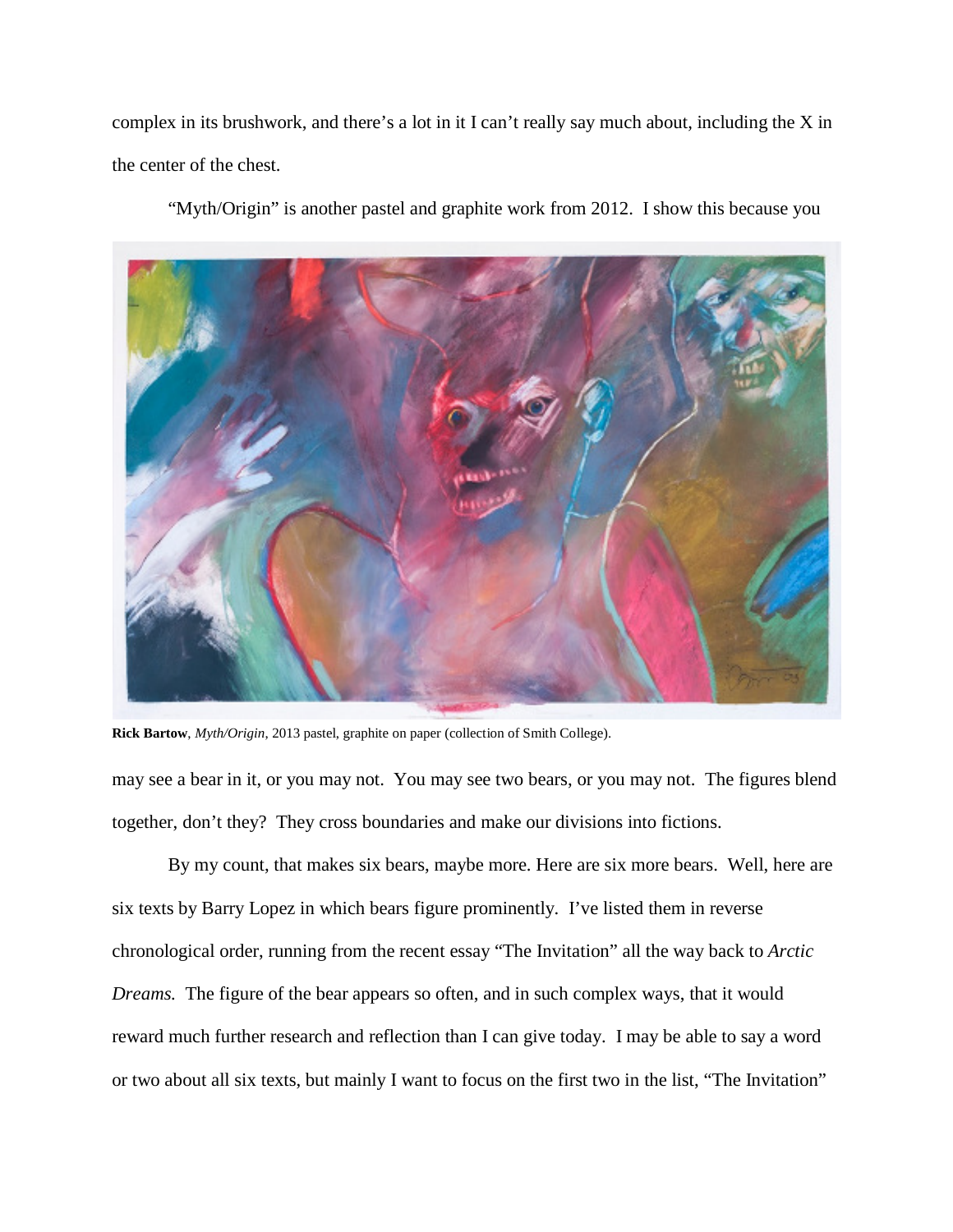and the short story "The Bear in the Road." My goal is simply to follow the lead from "Landscapes of the Shamans": "to explore the nonhuman further, to work the boundary between animals and humans, and to promote discussion of which ethics now apply here, in this liminal landscape of the shaman."

"The Invitation" is a short essay about experiencing landscapes while traveling in the company of indigenous people. In some ways we might think of the essay as a summation of lessons learned in Lopez's lifetime of traveling through such places with native people. But I think it is also more than that. Lopez ponders what these experiences have taught him, but some of the insights strike me as really quite new in his thinking. First of all, however, we get an example:

> If my companions and I … encountered a grizzly bear feeding on a caribou carcass, I would tend to focus almost exclusively on the bear. My companions would focus on the part of the world of which, at that moment, the bear was only a fragment. The bear here might be compared with a bonfire, a kind of incandescence that throws light on everything around it. My companions would glance off into the outer reaches of that light, then look back to the fire, back and forth. They would repeatedly situate the smaller thing within the larger thing, back and forth. As they noticed trace odors in the air, or listened for birdsong or the sound of brittle brush rattling, they in effect extended the moment of encounter with the bear backward and forward in time. Their framework for the phenomenon, one that I might later shorten just to 'meeting the bear', was more voluminous than mine; and where my temporal boundaries for the event would normally consist of little more than the moments of the encounter itself, theirs included the time before we arrived, as well as the time after we left. For me, the bear was a noun, the subject of a sentence; for them it was a verb, the gerund 'bearing'. (13-14)

As in Rick Bartow's paintings, we are working across boundaries. In this case, the most obvious boundary is temporal. The narrator focuses on the "now," the present moment of the experience. The Native companions move across such boundaries, back and forth, from the moment to the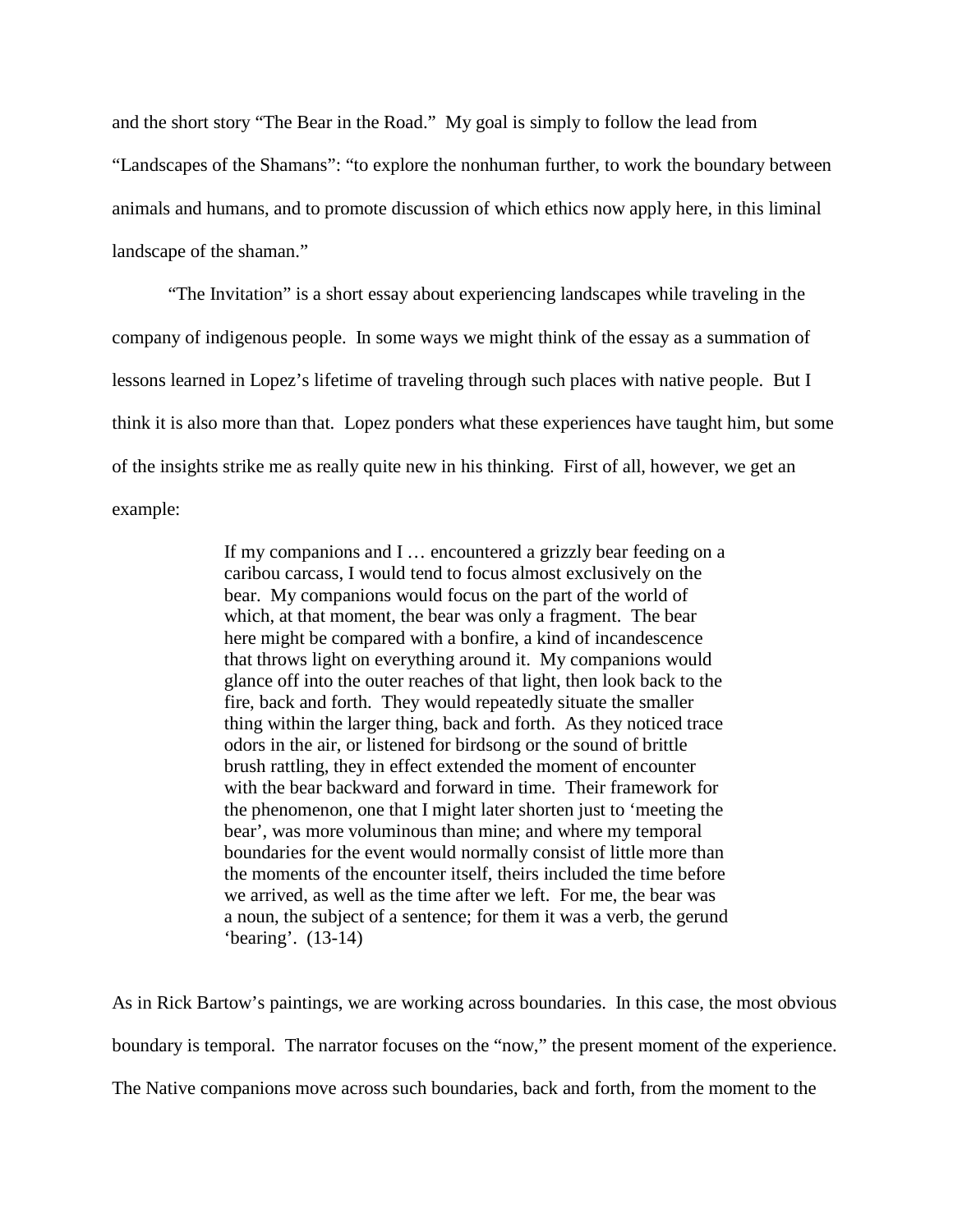before and after, from the actions and sensations of the bear feeding on a caribou carcass to trace odors, birdsongs, sounds of brush rattling. The experience becomes more capacious than a single moment because the limits are expanded. Likewise, the bear becomes more than a singular noun, more than a single animal. It becomes a series of actions, a flowing of verbs. Figuratively, the bear is also a bonfire, luminous, an incandescence. That metaphor suggests the wonder of seeing a grizzly bear in the wild, in action, undisturbed by human presence. It also suggests the blinding heat of the moment.

As Lopez reflects more deeply on his years traveling cross-country with indigenous people, he formulates three lessons. First, any event is always "*unfolding*," in that sense of experiencing the bear as a process or verb. Second, the event unfolds both in time and in space, going beyond the arbitrary limits of physical geography in the present moment. In terms of the grizzly bear, Lopez summarizes his tendencies as "cataloging in my mind as 'encounter with a tundra grizzly,'" giving a specific set of words and meanings to the event. By contrast, the Native companions experience the event "as a sudden immersion in the current of a river . . . swimming in it, feeling its pull, noting the temperature of the water, the back eddies, and where the side streams in contrast. My approach … was mostly to take note of objects in the scene the bear, the caribou, the tundra vegetation. A series of dots, which I would try to make sense of by connecting them all with a single line. My friends had situated themselves within a dynamic event." The quality of immersion means that there may be many possible connections between a tundra grizzly and the entire physical geography of the place; even naming the grizzly is already problematic, like naming a river current you are suddenly swimming in.

Third, Lopez learns to pay attention to what his body knows, rather than rush to what his mind can formulate in language. The prolonged physical intimacy with a place involves details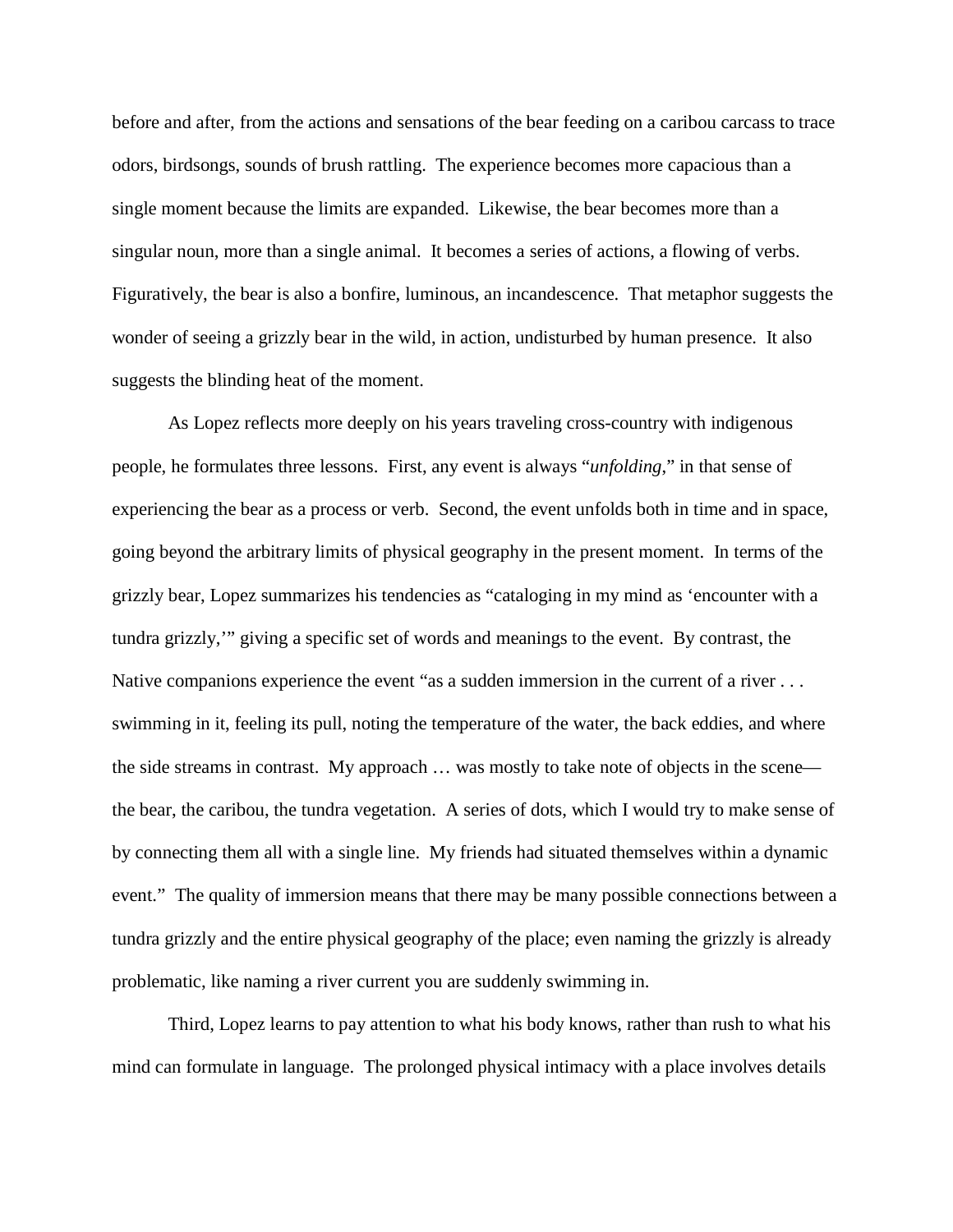that the body gathers over time and space, through complex, concrete experiences that may evade direct, precise definition in words. By exercising patience, we give ourselves the opportunity to experience events in an intimate complexity. And by refreshing our sense of physical intimacy with a place, by feeling ourselves within the place and its "unplumbable complexity of patterns," we learn that we are not alone in the world, and that the world is full of meanings: "The effort to know a place deeply is, ultimately, an expression of the human desire to belong, to fit somewhere." This means that the place exercises a healthy influence on us through our physical intimacy with it.

Rather than summarize these lessons of close, patient, attentive observation with all the senses, I suggest that we listen to the end of the essay:

A grizzly bear stripping fruit from blackberry vines in a thicket is more than a bear stripping fruit from blackberry vines in a thicket. It is a point of entry into a world most of us have turned our backs on in an effort to go somewhere else, believing we'll be better off just *thinking* about a grizzly bear stripping fruit from blackberry vines in a thicket.

The moment is an invitation, and the bear's invitation to participate is offered, without prejudice, to anyone passing by.

At the end of the essay we pass another boundary. It is not simply that we can observe grizzly bears better, understand them better in their natural context, or feel more healthy pleasure in experiencing the place. *It is that we can return to an experience that is more like the experience the grizzly bear is having*. The point is that the limit between human experience and animal experience is not fixed in the stars. We may live mostly in our minds, shaping our experience through our articulate thinking, but we can also turn around and enter the thicket of experience. That is the grizzly bear's invitation. And as Rick Bartow puts it, these are things we know but cannot explain.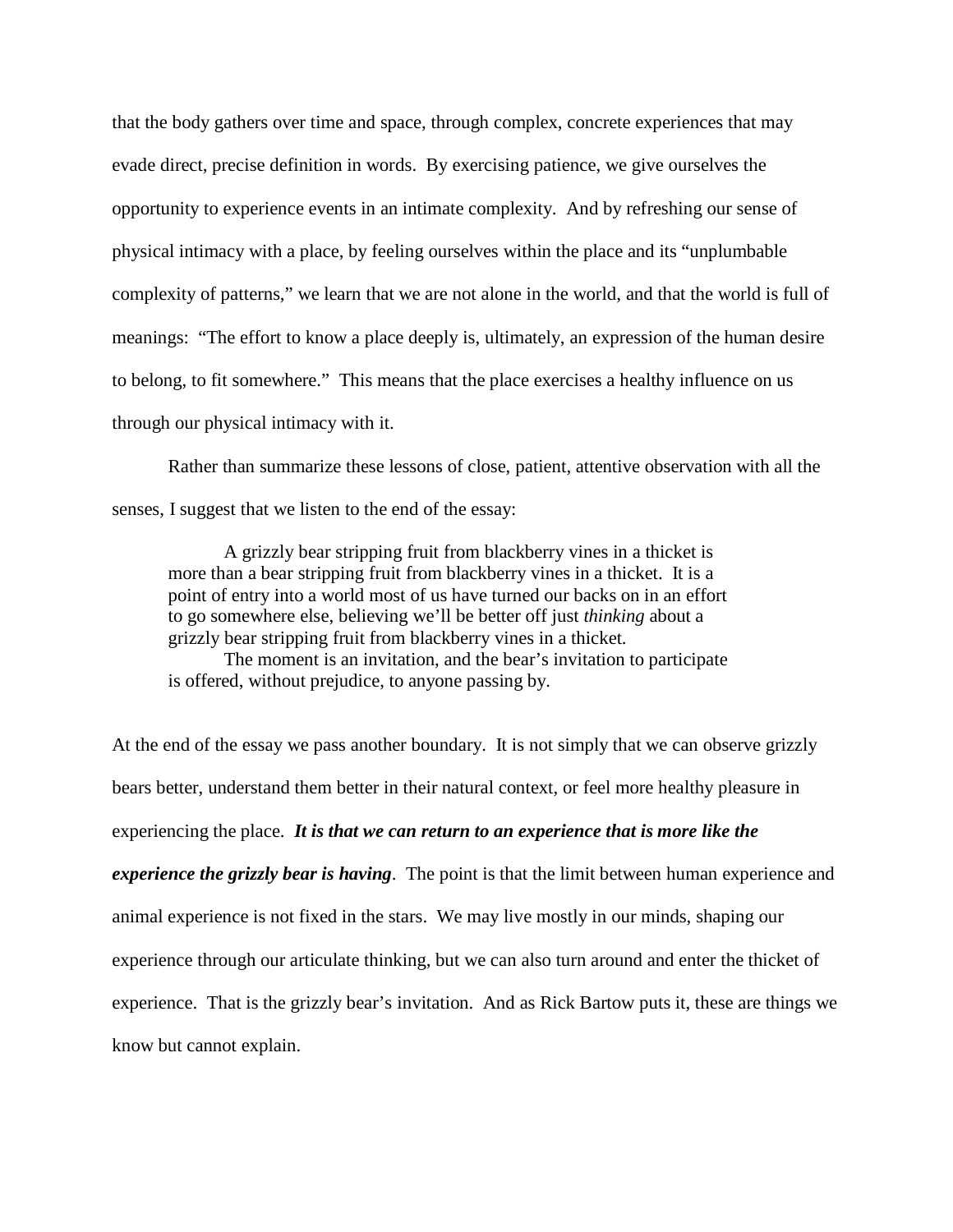The ideas of "The Invitation" appear in earlier essays and stories by Barry Lopez, but I don't think I've ever found them so deeply and clearly adumbrated as they are in this recent essay. Many of you have heard me talk about the essay "Landscape and Narrative" and the story "Lessons from the Wolverine," for example, and some of the ideas in those pieces come out in "The Invitation." Moreover, many of you will immediately be thinking of the chapter "Tornarssuk" in *Arctic Dreams* and the essay "Learning to See" in *Crossing Open Ground* and reprinted in *Vintage Lopez.* All of these works are concerned with the sense of physical intimacy with a place, the possibilities of encountering animals in ways that open us up to the landscape, and the idea that such experiences can create an intimate reciprocity between ourselves and the landscape. This reciprocity of knowing and being known is another way of working the boundary between animals and humans.

In "Learning to See" and "Tornarssuk," this sense of place raises ethical questions. The polar bear that a team of field researchers encounter in the pack ice of the Chukchi Sea hisses at the men in irritation at being followed, but the bear in fact issues a warning to Lopez as a writer. The encounter is a gift, and Lopez figures the bear as in effect grabbing him by the shirtfront and saying, "Think about this. Think about what these cameras in your hands are doing." As Lopez says, the gift continues for many years, for at the time of writing "Learning to See," at least fifteen years later, he was still thinking about it. The essay traces several aspects of the gift and Lopez's considered response to it. My inadequate summary is that much of the experience has to do with how best to pay attention and to make the accurately remembered details of an experience into a meaningful order through storytelling.

Many of you will recall that the chapter "Tornarssuk" opens with this same story of the adolescent polar bear in the Chukchi Sea, but it ends with the researchers stopping their pursuit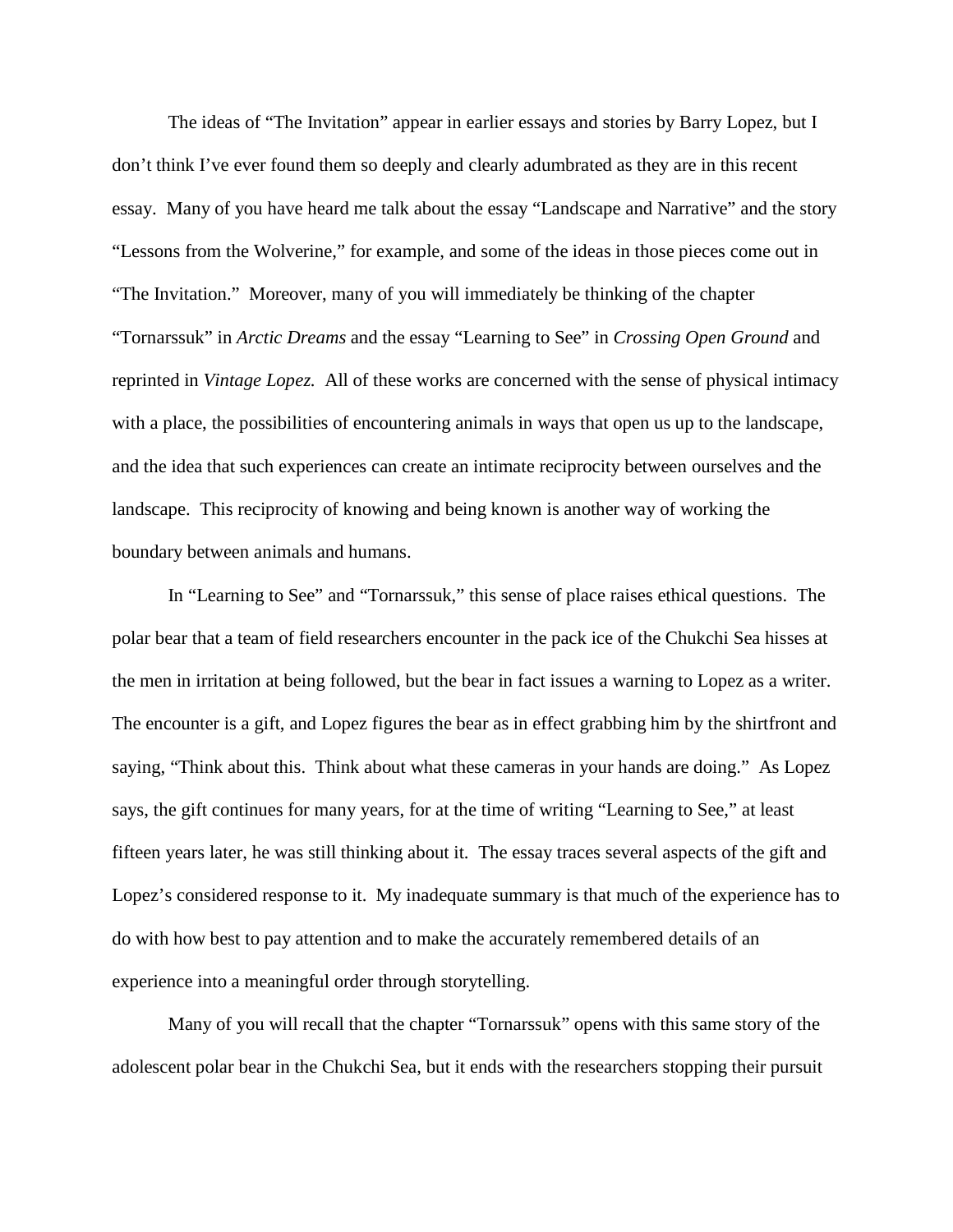of the bear, allowing him to go about his business. And for this "young and successful hunter, at home in his home," the business is to find the seals. You may also recall the final scene of the chapter, which takes place on the sea ice of Lancaster Sound in May. Two polar bear biologists dart a female in order to measure and radio collar her. Lopez approaches her closely and then, uncomfortable with the way the animal is being handled, backs away to sit on a slab of broken sea ice:

As I sat there my companions rolled the unconscious bear over on her back and I saw a trace of pink in the white fur between her legs. The lips of her vulva were swollen. Her genitalia were in size and shape like a woman's. I looked away. I felt I had invaded her privacy.

For the remainder of the day I could not rid myself of this image of vulnerability.

Here the boundary between bear and human seems necessary to protect the bear's integrity and privacy. Not every invitation means, "Step right in!" The invitation may be to a deeper sense of wonder, a renewed respect for the individual and the species, the intimacy that gives rise to care and love. These are ethical concerns of a writer who travels with indigenous hunters and field biologists, and the writings make them our ethical concerns as well.

I'll briefly add to the list of gifts and invitations. Both the short story "Pulling Wire" and the essay "The Near Woods" tell of an encounter with a bear, and both work the boundary. In "Pulling Wire," there is a surprising sense of solidarity and reciprocity between the protagonist, his dog, and a black bear. The bear delivers a significant gift at the very end of the story, somewhat comic in the way it clanks on the man's truck bed. But the deeper gift is the way all three characters gaze from a logging clearing at dusk, "into the deepening bowl of the cooling night, until the man could not see the bear anymore. When they stood to leave, they were sure the animal was gone."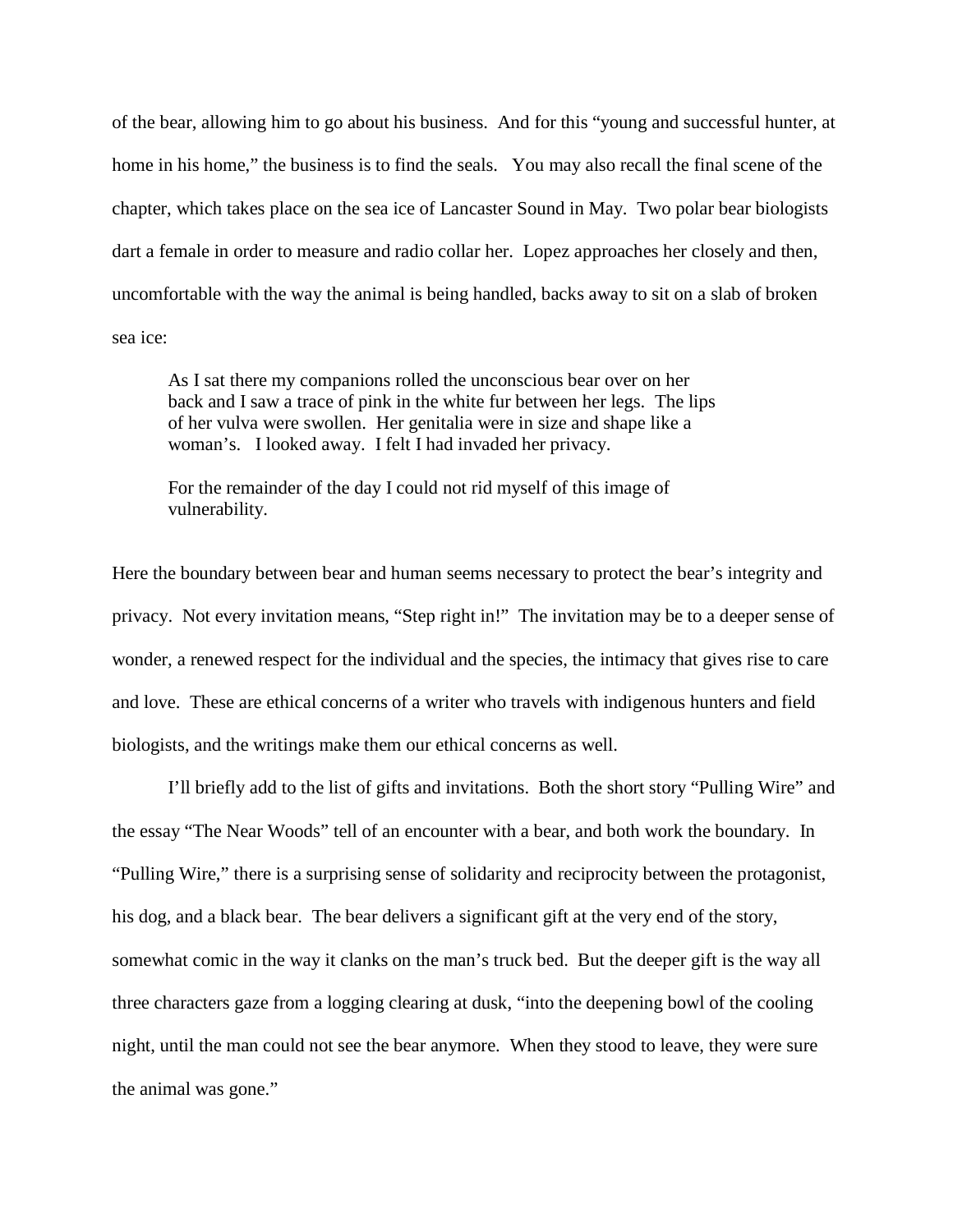In "The Near Woods," on the other hand, a bear comes into the yard and destroys a storage shed. This bear delivers a warning gift, like the polar bear in the Chukchi Sea. These near woods, where the narrator lives, form an often crowded, noisy meeting ground between humans and wild animals. The near woods define a place between towns or settlements and the deep woods. The near woods are marked by roads, trucks, passenger jets, and logging clearings. If the bear is representing the landscape in letting the narrator know that he is known, the sense of reciprocity comes without solidarity, at least for now. There is even some violence, and likely there is fear. So in "The Near Woods" the porous boundary raises visceral questions. But then that is also a form of reciprocity. Like the grizzly bear feeding on a caribou carcass, the questions are part of an unfolding event, a story that is still being told.

This sense of an unfolding story brings me to "The Bear in the Road," in the collection *Resistance.* The nine stories in *Resistance* present a community of intellectuals and artists who are not political activists but who bear witness to acts of integrity, memory, and value. All nine narrators face the power and control of the United States government, and all of them decide to leave their present situation in order to resist the government's intrusions on their work. The book is accompanied by nine of Alan Magee's haunting monotype prints of faces. The images and stories present us with people who collectively resist threats of social and political conformity. The image that leads "The Bear in the Road" is "The Animals," and the image that follows it is "Spirit." It bears noting that the two are remarkably similar, a point that "The Bear in the Road" makes as well.

The narrator of "The Bear in the Road" is Edward Larmirande, a member of the Métis Nation Council and a lawyer educated in eastern universities. At the time of the story, Edward is twenty-nine years old, having returned some three years earlier to live in Havre, Montana, near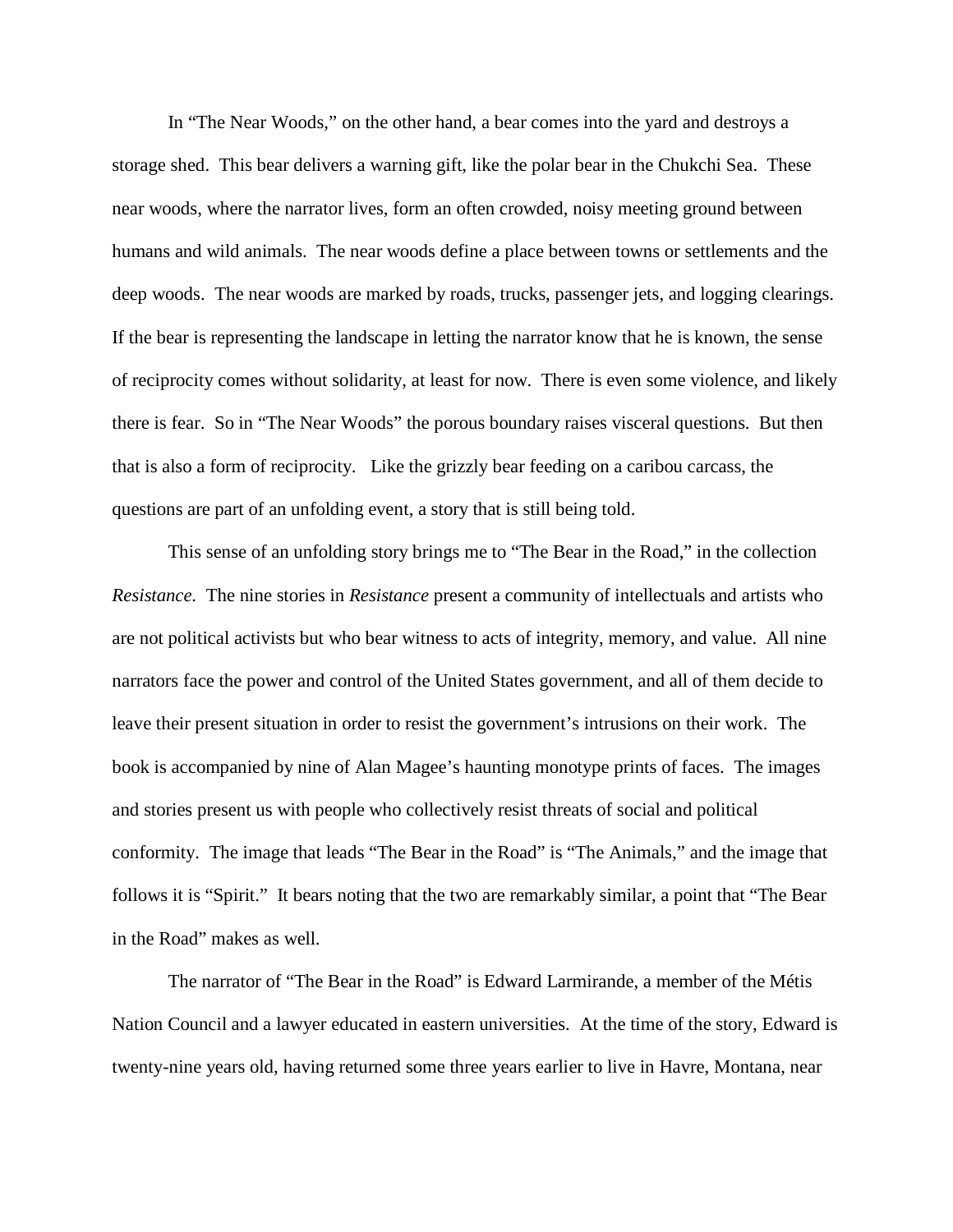the Canadian border. He narrates the story from at least six years later, just as he prepares to leave Winnipeg, Manitoba. As an attorney, he represents the treaty rights of Native American tribes from the Fort Belknap, Rocky Boy, and Fort Peck reservations in northeastern Montana. He is building a life with his wife Jill in his home place. But Edward Larmirande is not at home. He is pursued by a grizzly bear.

Edward's closest friend is Virgil Night Crow, an Assinoboine elder who in effect is Edward's grandfather and spiritual guide. Over the course of the story, Virgil sets Edward on a vision quest, the first time when Edward is fifteen years old. That first attempt ends in failure, and at first it is not clear why. In the first episode of the story, for instance, the adult Edward is riding a buckskin horse across the land, looking for a lone black bear cub that he and Virgil had seen the day before. As Edward describes the way he experiences the landscape, and he seems remarkably attuned to the place:

Whenever I studied the country around Virgil's like this, searching hard for something or hopeful of some opening, I'd feel the mind's language, the naming and analyzing of detail, slipping away from me. I'd feel again the wordless kinship I'd known with Virgil in my boyhood. It was an elusive and elevated physical sense of being present in the world. It chagrined me now, later in life, that I did not act on it then, that I was content to remain an observer despite the repeated invitation this sensation offered.

This passage registers Edward's recognition of the kind of invitation Barry Lopez describes in his essay "The Invitation," but he is only partly able to enter the experiences he seeks. By the time he rides back to Virgil's home, he has lost the elevated physical sense and is beset by "thoughts of another life pressing in on me." He doesn't find any trace of the bear cub, and in fact the whole landscape seems to him to be "emptied out."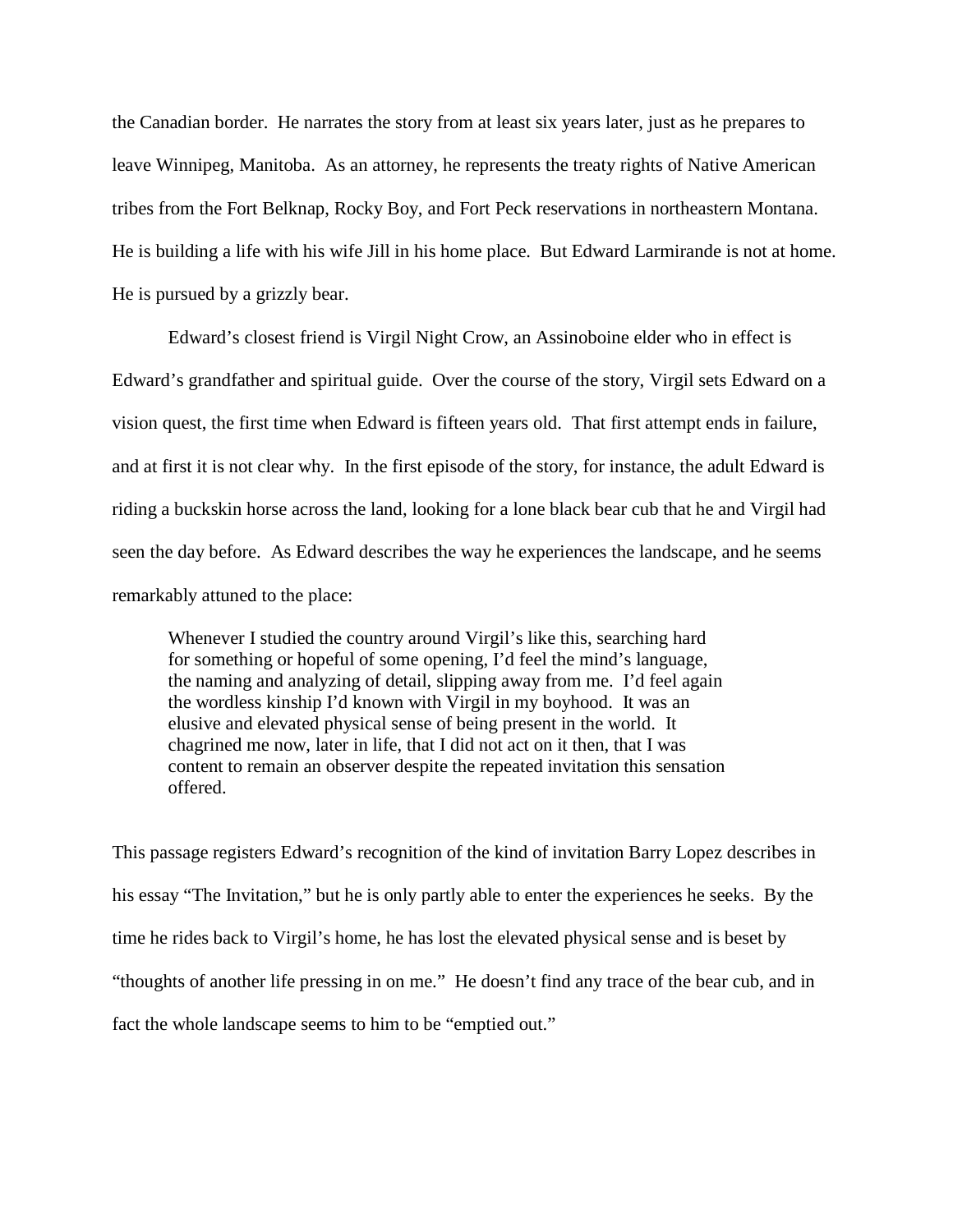The second attempt at a vision quest comes as a result of three encounters with grizzly bears. The first is the most detailed and gives the short story its title. Driving home from Virgil's place one night, twenty-six-year-old Edward runs off the road to avoid hitting a bear. He exits the truck with a rifle, and the bear is only "two hundred feet away, still standing the same place on the two-lane macadam, a shadow in the lesser darkness with his shoulders against the sky. No one in fifty years, I guessed, had seen a plains grizzly in northeastern Montana. The bear did not move but faded, it and the night becoming one darkness." Two years later, another grizzly bear tears the front screen door off Edward's place. Then, camping with Jill the next fall, Edward finds grizzly tracks all around their tent. Virgil tells Edward that the bear is "trying to get your attention, I guess," and that Edward should "pay attention." Virgil's answer is to take Edward back to the place of his first vision quest.

Edward's return to the place of his vision quest, at the confluence of Willow Creek and Porcupine Crees, is marked by conflict. While he struggles to understand the bear's pursuit, Edward feels "no burning need to rearrange my life to accommodate the bear. What I wanted was an explanation, a direction to head." Explanation is exactly the wrong direction. As Edward rides his horse toward the two creeks, he sees a herd of a hundred pronghorn antelope grazing. A hundred pronghorns. But he seems to find nothing remarkable in the abundance of animals or their lack of alarm at his presence. Likewise, a badger shows no alarm when he stumbles upon her new den. Fifty feet away, a coyote is standing in the brush. Both animals fix him with a stare, and the coyote raises "hairs in the runnel of [Edward's] spine." But even though the animals make Edward "more alert and hopeful," he is unable to enter fully into the landscape and the experience. Over the course of two days and nights, Edward realizes that he is on the boundary between two landscapes: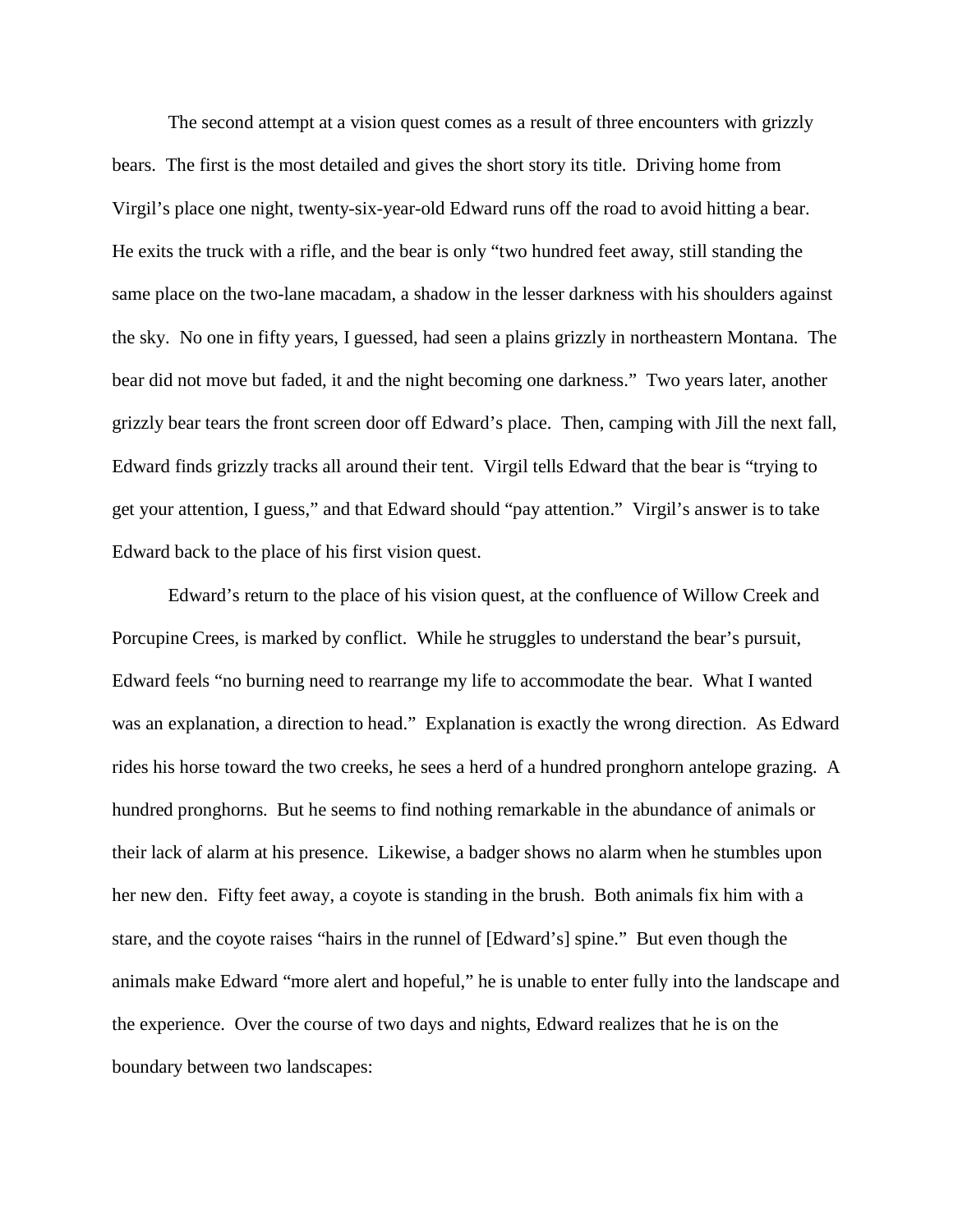On one side was this high plains country I lay in, resilient and uncapturable. In all the years I'd ridden through it, across its hills and dry watercourses, first as a boy and then as a man, it had seemed on the verge of an offering, a pronouncement. If I would but give in to it, it would speak. On the other side were what I might call the impulses of reason, the temptation to figure out every problem—personal, social, financial the seduction behind the belief that one could engineer a solution.

The reader can recognize where Edward Larmirande is lying, what border he is working. But Edward allows himself to feel slighted, rankled, and resentful. His mind moves to what he calls "the Great Burden, the weird combination of oppression and challenge which grows out of knowing the incompetence of the powerful." That is, he retreats from his body into his mind, he leaves the place of vision in northeastern Montana and retreats to thoughts of work waiting to be done all over the world.

Edward's retreat into the mind leads him to stop his vision quest after the second night, but it is not a complete failure. The thoughts he has during that second night run to his friends from college and law school, to the work they do over the whole world, and to a persistent faith that pursues them. "Many of us can't see beyond the boundaries of our own difficulties," he thinks, "We're like a tribe of naked people caught suddenly in a freezing climate, men and women gathered in some sheltered hollow who have located a fire, and now spend their time in forays over a barren land scrounging for wood." Edward keeps the faith, if barely, despite the view he has of the barren land. "What holds me," he says, "is the faith of others. What has troubled me is the exhaustion that overtakes me, the way I want no longer to be responsible."

Virgil meets Edward and his questions with a tone "as close as he ever came to exasperation." For Virgil, the landscape is not barren, and the animals like plains grizzlies are not that rare. "You get to believing they're hunted out or starved out, or maybe they've run off, but as long as people are telling stories about them, as long as people keep them in their minds,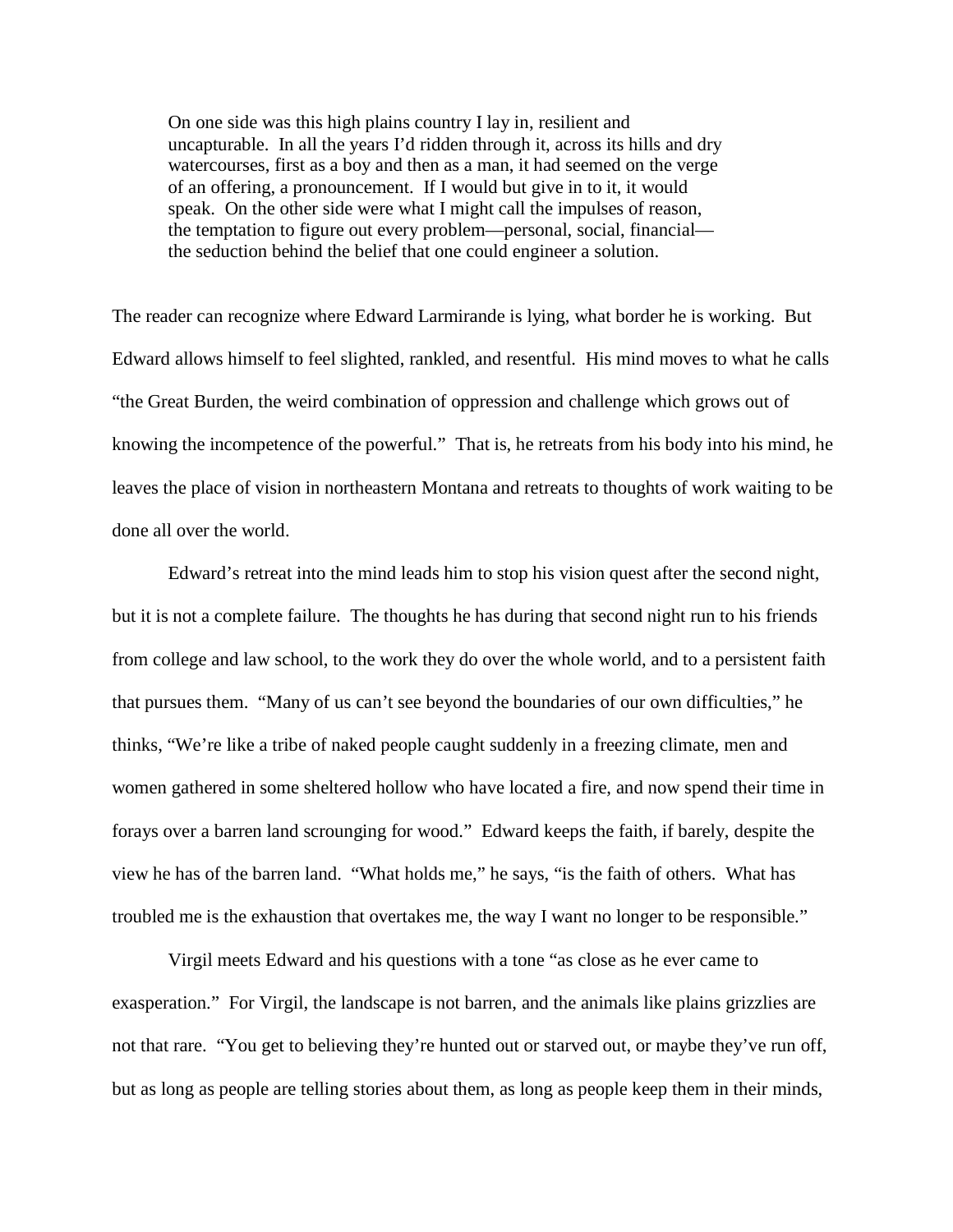they'll stay around. You have to keep telling the stories, though, calling up the memory of them. They come back in your dreams at night. They come along when you're off somewhere, walking by yourself. They're asking you why. That's their question. Why." When Edward seems even less perceptive than before, Virgil states it one more time: "The bear is coming to you because you say you want to help, and it's you he's asking why. He's speaking for all of them out there, every animal. Why are you trying to kill me?"

As frustrated as we readers may become with Edward and his legalistic, rational mind, he is surely like most of us in protesting, "It's not me." Like Edward, we are all implicated in the bear's question. For all of us, animals and humans, the bear is asking the question. Nor is this simply a question of conflict between humans and animals. Virgil speaks again, trying to clarify the place Edward has been visiting. "That little place up there, the divide between the creeks, seems empty of spirit to you, but it isn't. You're afraid. One day I hope you go back. Maybe something will be waiting for you." Edward protests that he's doing the best he can, and Virgil replies, "The bear's holding the door open …. A very patient animal."

How it happens, we never really know, but Edward Larmirande tells us at the end of the short story that he does return to the place of vision six years later, and he stays in the same camp on the same divide between the creeks. Finally, he tells us, "the voices that had so long debated the future within me grew silent, and I stepped through the door."

Like other stories in *Resistance*, "The Bear in the Road" ends with a mixture of resolution and suspension. From the note at the end of the story we know that Edward Larmirande goes on to live in Winnipeg, Manitoba, and that he authors a book titled *The Numinous Experience and the Suicide of Meriwether Lewis.* But how he learns to hear the bear's question and how he learns to answer it are stories we are not told.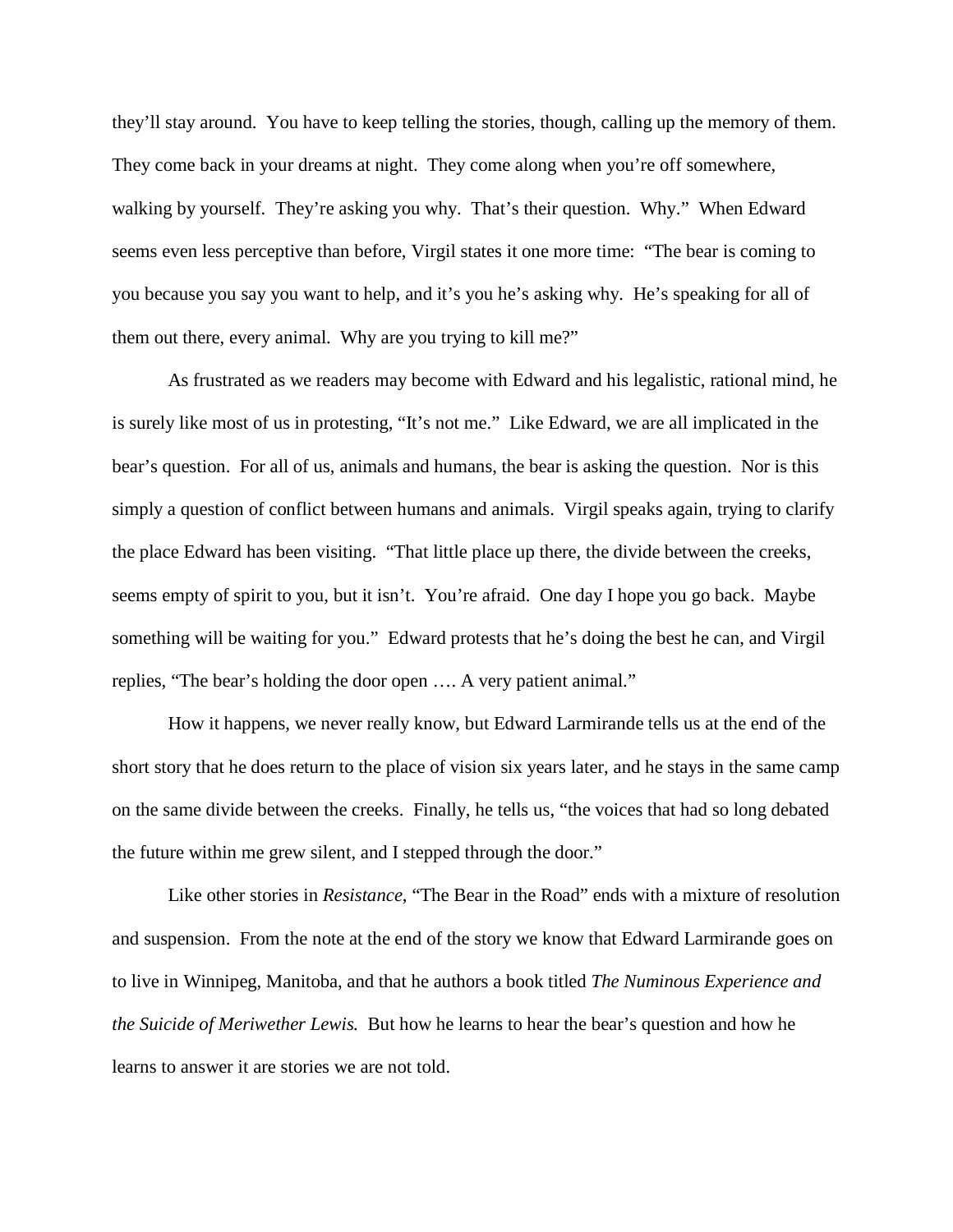There may be a clue in the book Edward Larmirande writes. I'm sure many of you know about the mystery of Meriwether Lewis's death in a Tennessee tavern in 1809. He may have been murdered, or he may have killed himself. He was traveling to Washington, to try to recoup financial losses he had incurred as Governor of the Upper Louisiana Territory. He was a brilliant, intensely difficult, and often depressed man. He was also, as the Journals of Lewis and Clark show, a gifted explorer and naturalist. With the steady and laconic William Clark as his co-commander of the Corps of Discovery, Lewis explored the high plains of northeastern Montana for several weeks during the 28-month expedition of May 1804 to September 1806. The expedition was military, imperialistic, commercial, and friendly but paternalistic toward Native American groups met along the way to the Pacific Ocean. The Corps of Discovery could easily become the fictionalized Department of Inland Security that pursues the artists and intellectuals in Lopez's *Resistance.* 

I suspect that Lewis was like his patron Thomas Jefferson, a person who put his faith in reason and science, in the engineering of solutions. The Journals show that he was keen to use the latest scientific instruments on the expedition, and his maps and observations reveal a very sharp eye for details of landscape, vegetation, and wildlife. Sometimes Lewis is capable of appreciating the beauty of the country he travels through, describing it in learned Enlightenment aesthetic terms of the sublime and the beautiful. At the same time, however, Lewis always seems alone.

Lewis was walking alone on June 14, 1805, some 12 miles ahead of the main party, near the confluence of the Medicine River and Missouri River. He came upon a herd of at least a thousand buffalo and decided to kill one and leave it for his return from exploring the Medicine River. "I selected a fat buffalo," he writes, and shot him very well, through the lungs. While I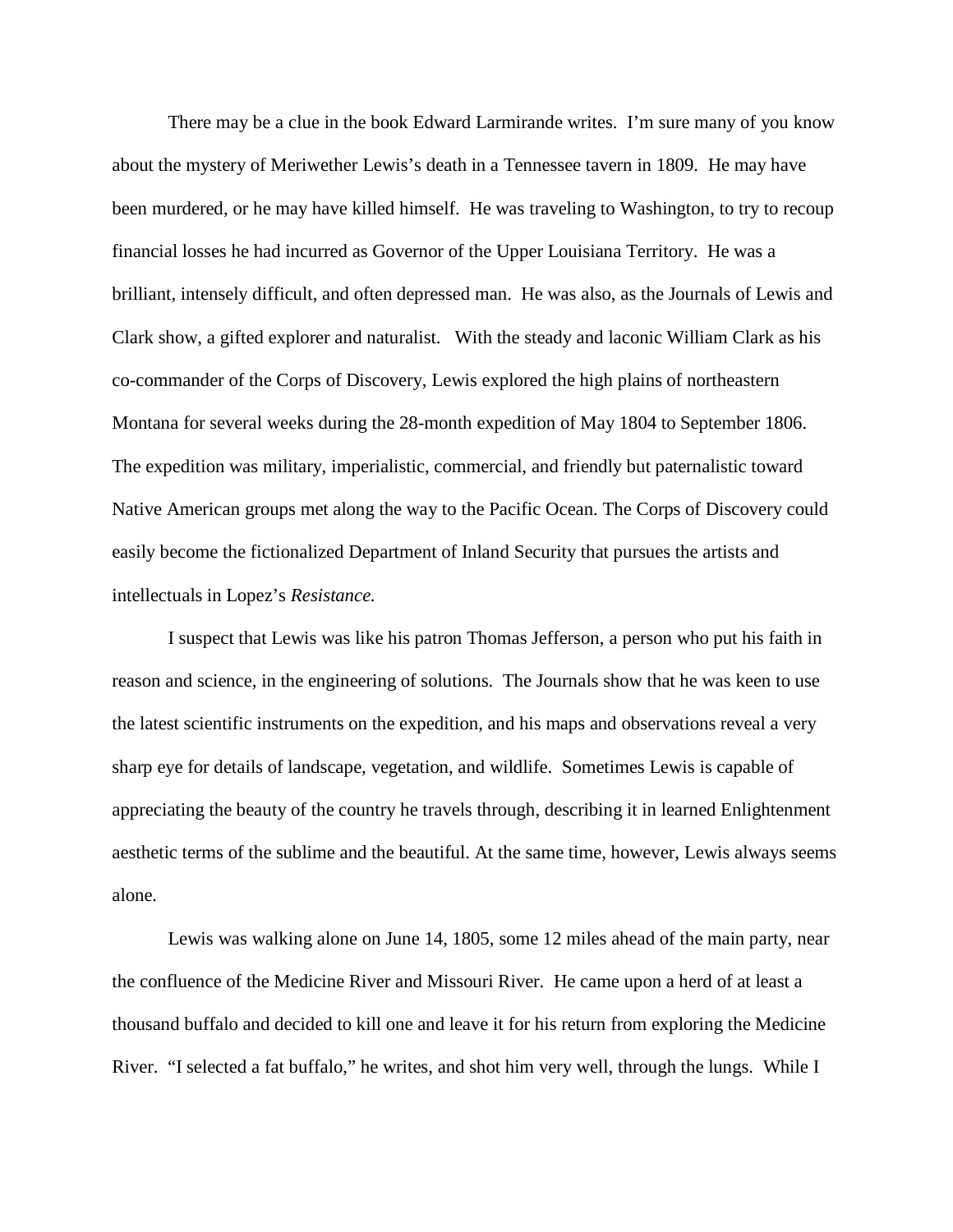was gazing attentively on the poor animal discharging blood in streams from his mouth and nostrils, expecting him to fall every instant, and having entirely forgotten to reload my rifle, a large white, or rather brown bear, had perceived and crept on me within 20 steps before I discovered him." At first Lewis thought to shoot the grizzly, but he realized he was not loaded, so he began to retreat at a brisk walk, hoping to cross the open plain and reach a tree some 300 yards away. The bear suddenly pitched at him, as he writes, "open mouthed and at full speed." Lewis ran to the bank of the river and jumped into the water, at about waist deep, and faced about to the bear, pointing his espontoon (a kind of spear/gun rest) at the animal. The bear was 20 feet away from him. But, says Lewis, "The moment I put myself in this attitude of defense he suddenly wheeled about as if frightened, declined the combat on such unequal grounds, and retreated with quite as great precipitation as he had just before pursued me. As soon as I saw him run off in that manner I returned to the shore and charged my gun, which I had still retained in my hand throughout this curious adventure. I saw him run through the level open plain about three miles till he disappeared in the woods on Medicine River. . . . The cause of his alarm still remains with me mysterious and unaccountable."

Within an hour, Lewis came upon a large, aggressive wolverine and was then charged by three bull buffalo running full speed at him. "It now seemed to me that all the beasts of the neighborhood had made a league to destroy me," he writes. As he returned past the buffalo he had killed, he decided not to stop there that night, for the place "really from the succession of curious adventures wore the impression on my mind of enchantment. At some times for a moment I thought it might be a dream, but the prickly pears which pierced my feet very severely once in a while, particularly after it grew dark, convinced me that I was really awake and that it was necessary to make the best of my way to camp."